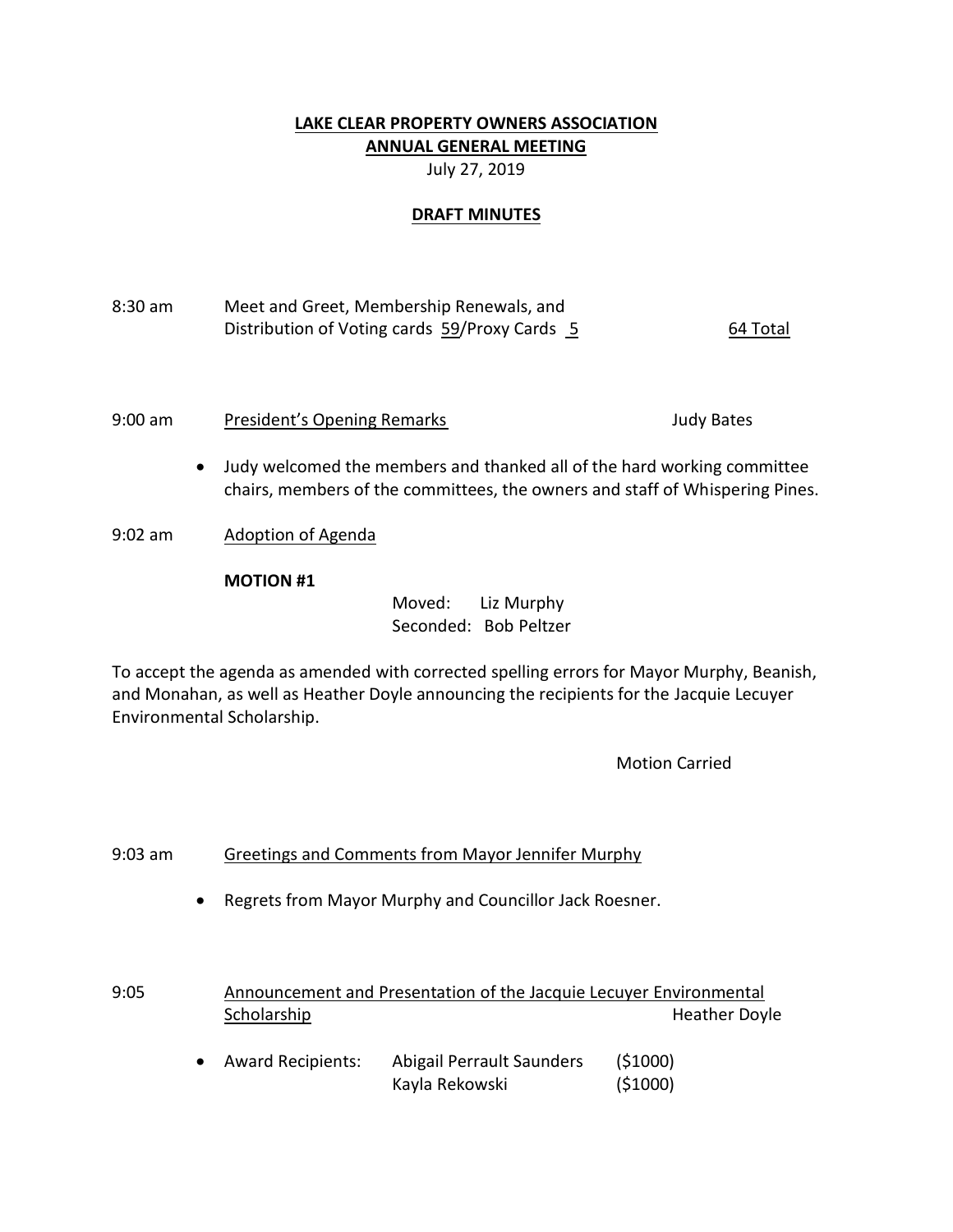# 9:10 am Presentations to Outgoing Board Members and Committee Chairs

Lorne Monahan

- Thanked Past President, Philip Lancaster, for his longstanding support and work for the LCPOA and gave him a token of appreciation.
- Thanked Nelda Markham for her many years of devoted service and most recently as Chair of the Outreach Committee. (A token of appreciation will be delivered to her.)
- Thanked Jean Davies for her many years of devoted service and most recently as Chair of the Membership Committee and gave her a token of appreciation.

9:12 am Call to Order Judy Bates

30<sup>th</sup> vear of the Lake Clear Property Owners Association

9:13 am Approval of the 2018 AGM Minutes and Mudy Bates

#### **MOTION #2**

Moved: Bob Peltzer Seconded: John Taker

To accept the Minutes of the 2018 AGM as amended with corrected spelling errors for Donohue and Stewardship and having the minutes reflect that one member expressed opposition to the possibility of putting an internet tower on an island.

Motion Carried

# 10:00 am Acceptance of Executive/Board Committee Reports (See all written reports submitted prior to meeting and included with Agenda)

- 1. President Judy Bates Although invited to ask questions, no one did so.
- 2. Past President and Nominating Committee **Lorne Monahan** Although invited to ask questions, no one did so.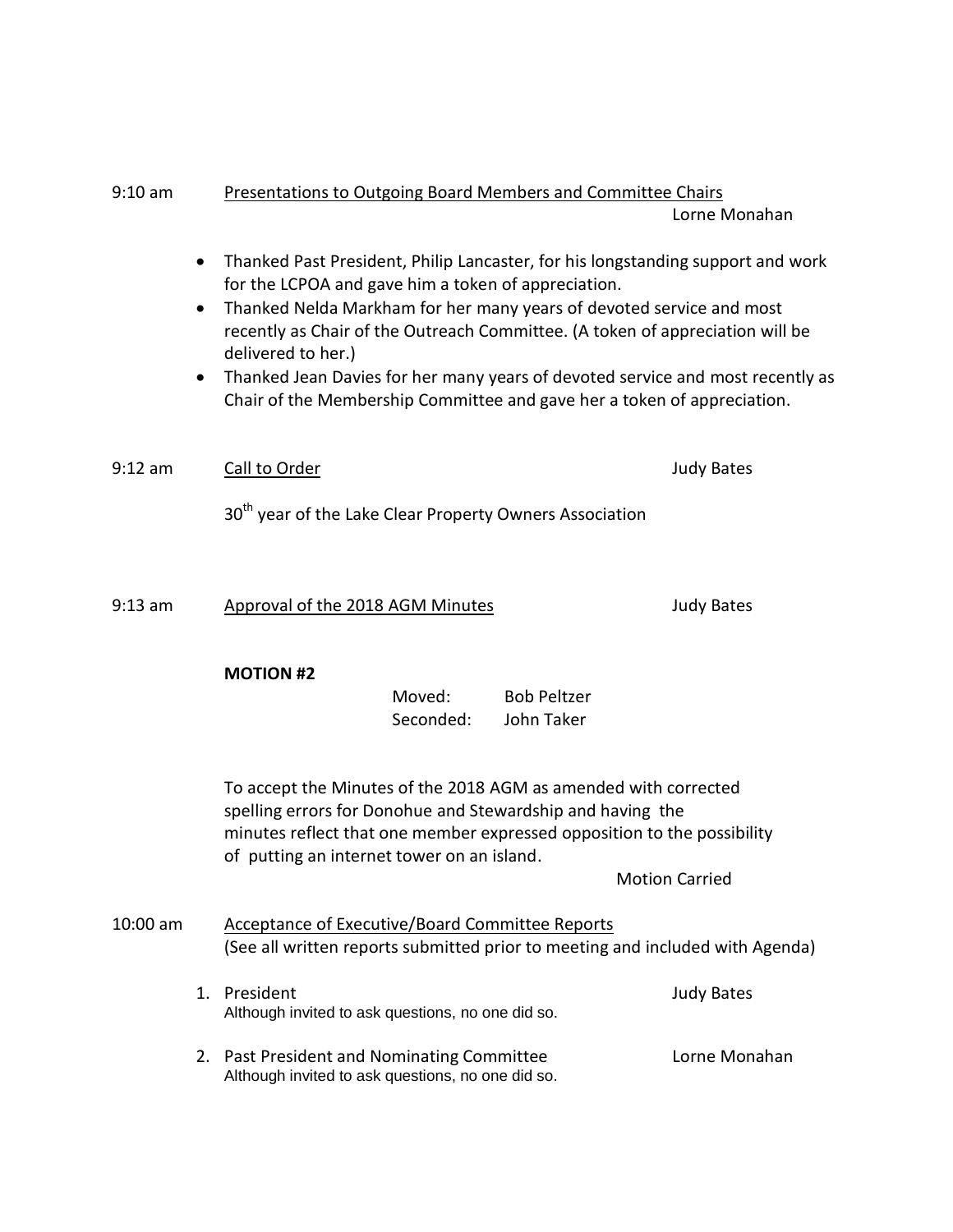|    | 3. Vice President<br>Although invited to ask questions, no one did so.                                                                                                                                              | John Earle                                                    |
|----|---------------------------------------------------------------------------------------------------------------------------------------------------------------------------------------------------------------------|---------------------------------------------------------------|
|    | 4. Membership<br>Plaunt Mountain and Heideman Bay still need<br>shore reps.<br>Although invited to ask questions, no one did so.                                                                                    | Jean Davies                                                   |
| 5. | Jacquie Lecuyer Environmental Scholarship<br>Although invited to ask questions, no one did so.                                                                                                                      | Jean Davies                                                   |
|    | 6. Lake Stewardship<br>Although invited to ask questions, no one did so.                                                                                                                                            | Wayne Lecuyer                                                 |
|    | 7. Environment<br>Although invited to ask questions, no one did so.                                                                                                                                                 | Mike O'Brien                                                  |
|    | 8. Land Use<br>Question from a member deferred to later in the agenda<br>under New Business.                                                                                                                        | John Taker                                                    |
|    | 9. Public Relations and Communications<br>Website<br>$\bullet$<br>eUpdates<br>$\bullet$<br>Facebook Group<br>$\bullet$<br>Discussion from the floor regarding adding the term<br>'Communication' to this committee. | <b>Colleen Beanish</b><br>Philip Lancaster<br>Colleen Beanish |
|    | Clarification regarding ad hoc committees and standing<br>committees as outlined in the current constitution.                                                                                                       |                                                               |
|    | 10. LCPOA Survey<br>Although invited to ask questions, no one did so.                                                                                                                                               | <b>Colleen Beanish</b>                                        |
|    | 11. Poker Run<br>Although invited to ask questions, no one did so.                                                                                                                                                  | George von Jagow                                              |
|    | 12. Lake Clear Conservancy Liason<br>Although invited to ask questions, no one did so.                                                                                                                              | Liz Shultis                                                   |
|    | <b>MOTION #3</b>                                                                                                                                                                                                    |                                                               |

| Moved:    | Lesley Lancaster |  |
|-----------|------------------|--|
| Seconded: | Cynthia Prince   |  |

To accept Committee Reports as written.

Motion Carried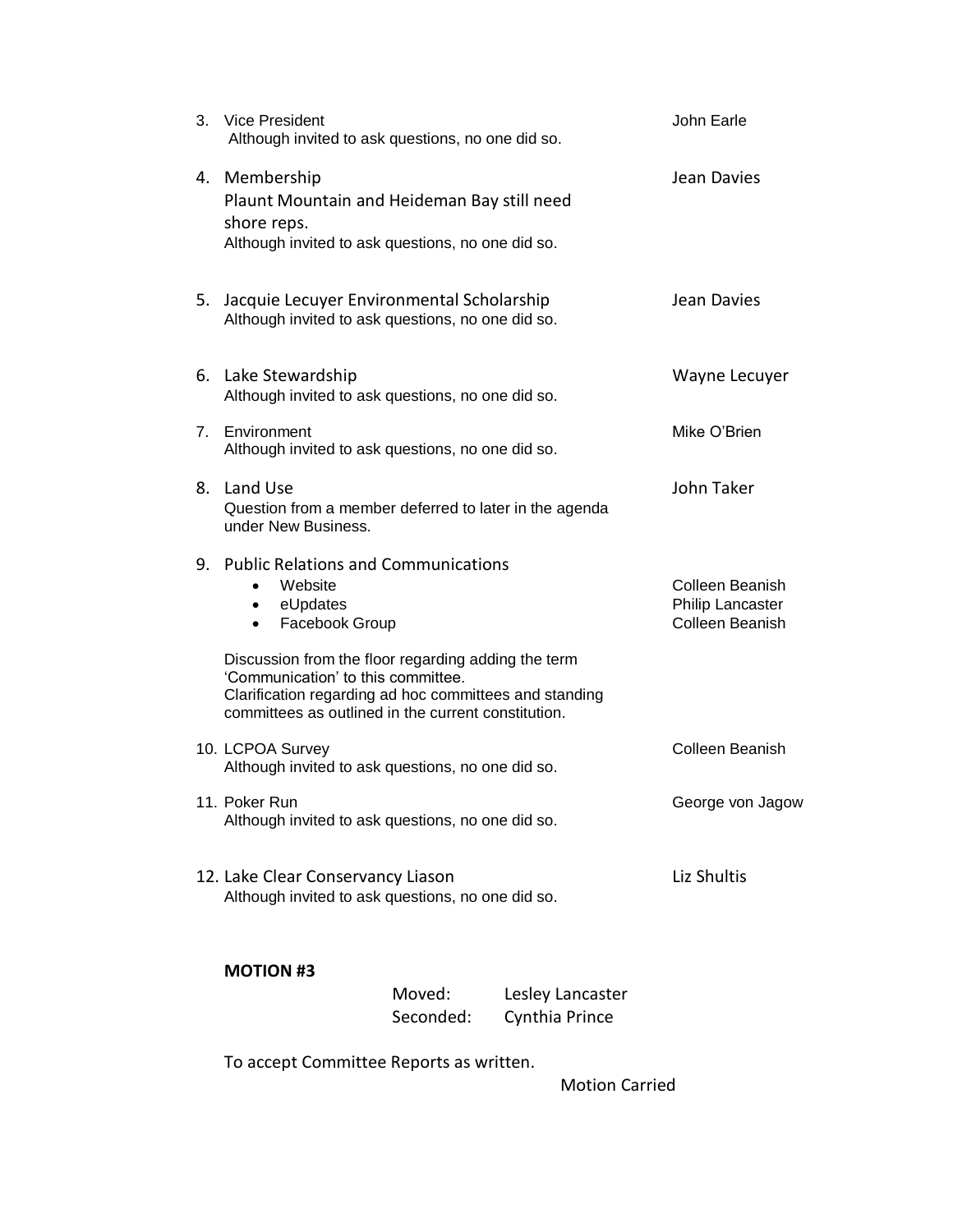# 10:15am Financial Statement Karen Jerome

- Several questions and comments from members regarding the Poker Run funds and how/or if they are separately noted in the financial statement.
- Question from a member inquiring if there is a notation in previous AGM minutes stating the Poker Run funds are to be used exclusively for the scholarship.
- Comment from a member expressing his understanding that the original purpose of the Poker Run funds were for legal costs incurred by the association to oppose building on Turner Island.
- Question from a member asking for clarification of \$817 for gifts and tokens. Clarification given.
- Questions and comment from a member concerning The Corporation Act and requirements for an audit.
- Question from a member inquiring if current insurance covers directors only or also includes volunteers, for example, members assisting with the Poker Run.
- A non-member implied that the LCPOA was hiding some information about the financials and that he intended to report such to the CRA.

# Actions:

- Karen will add a notation in financial records to see Poker Run monies.
- Karen will look into question regarding the insurance and follow up at the 2020 AGM.

#### **MOTION #4**

| Moved:    | <b>Guy Jamieson</b> |
|-----------|---------------------|
| Seconded: | <b>Bob Peltzer</b>  |

To accept the Financial Report as presented.

Motion Carried

# 9:44 am Draft Revised Constitution **John Earle** John Earle

- Recognized Lianne Pepper for her hard work on multiple revisions.
- Existing Constitution, Article 13, mandates a review of the Constitution every 5 years.
- Draft sent to all members with a current email in March 2019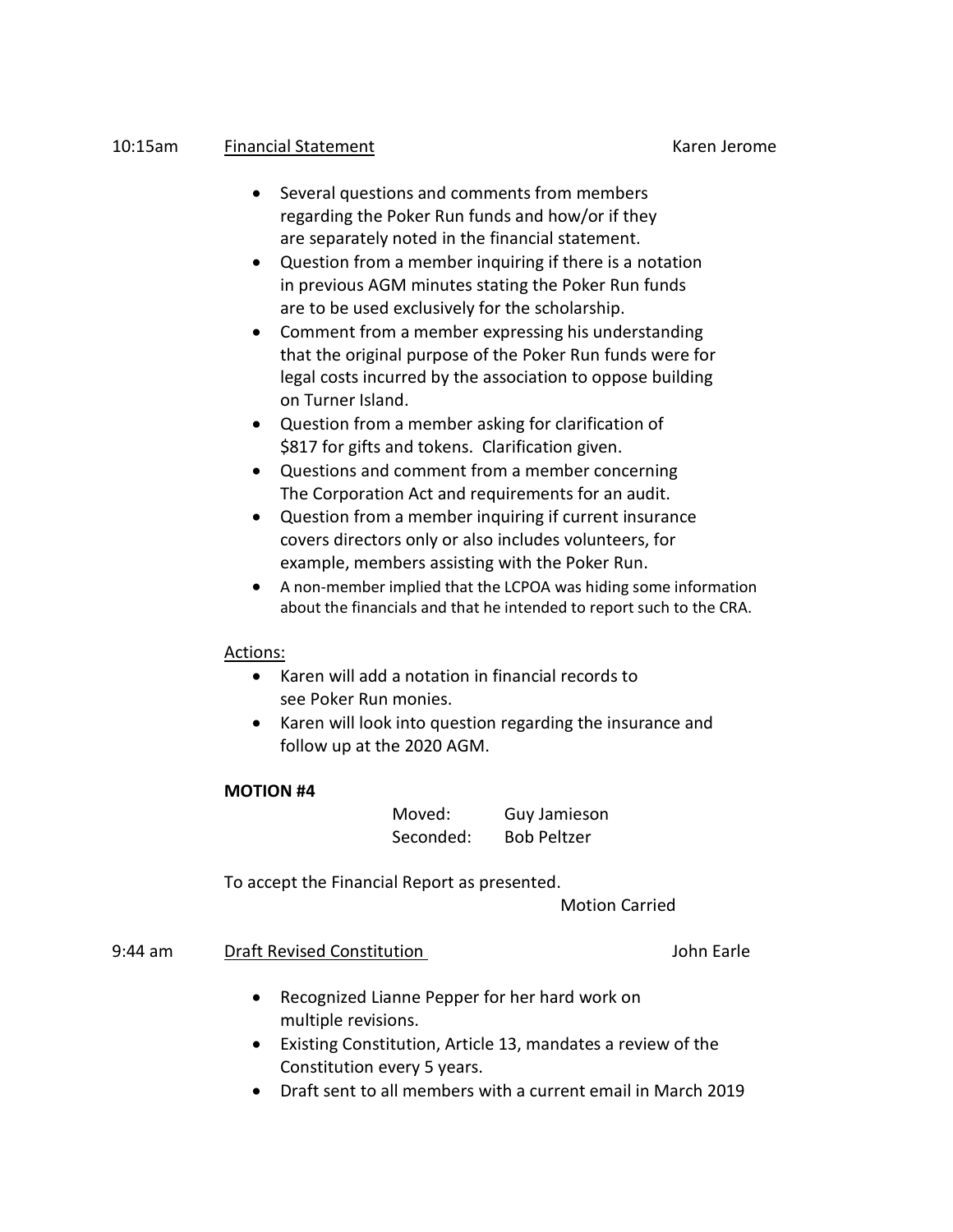inviting comments and suggestions.

- Only 7 member replied.
- Clarified that as per the current constitution, all revisions must be presented to the Executive Board prior to 60 days before the AGM and that no amendments can be voted on at the 2019 AGM.
- Today's vote will be on the revised Constitution in its entirety.
- Clarified that as per the current constitution, the revisions were sent to the membership in the 2019 AGM package.
- Highlights
	- a. An effort to streamline the Board structure
	- b. Membership representation from Shore Reps
	- c. Insurance
	- d. Membership no longer associate memberships
		- interest of property owners
	- e. Proxy Votes informed consent

Questions and Comments from the members:

- Board members reduced from 9 to 8. Clarification that the President only votes in the case of a tie.
- Concern that Board members have too much responsibility and too much work.
- Clarification in response to a question as to the differences in roles and responsibilities between Lake Steward, Land Use and Environment committees.
- Concern brought forward regarding communication from all members if Shore Reps are not on the Executive Board. (Article 6.5)
- Question concerning if nominations can come from the floor for Elected Board members. (Article 5)
- Clarification regarding membership for property owners who do not own their shoreline. Grandfathering of current members in close proximity to the lake as per current constitution.
- Discussion as to whether the revised constitution will allow new owners of properties with current memberships to also purchase memberships. (Does the wording in the revision refer to owners or property?) (Article 9)
- Discussion around using a proxy to vote. Support for informed consent and comment regarding hidden agendas. Comment concerning creating a different, broader form.
- Question as to whether the Corporation Act allows for Constitutional changes to be amended at AGM.
- Clarification that each deeded property can purchase a membership.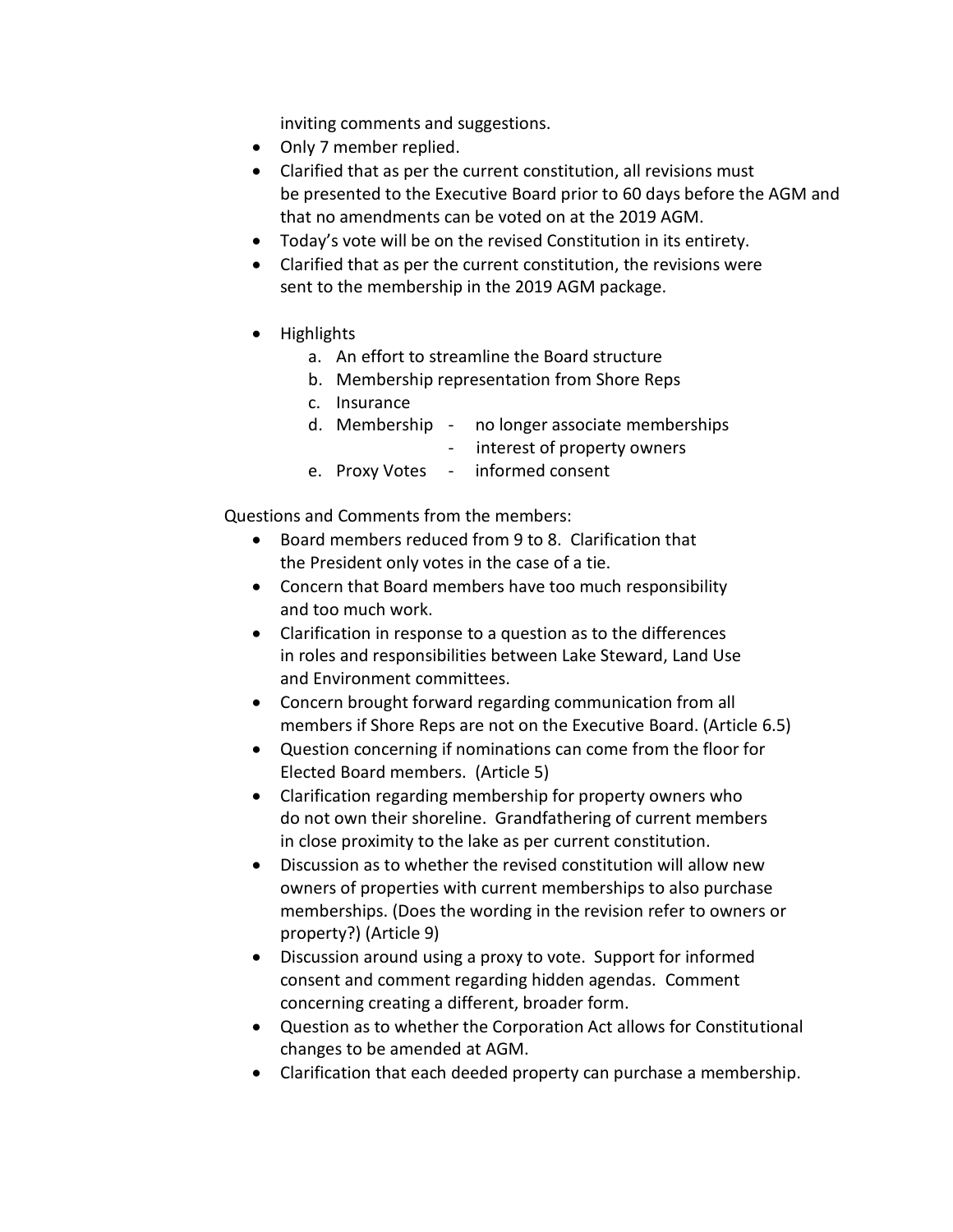**MOTION #5**

Moved: Ian Thompson Seconded: Cynthia Prince

Motion to accept the Draft Constitution as written.

#### **MOTION #6**

Moved: Bob Peltzer

Move that the Motion to accept the Draft Constitution be tabled.

25 votes for 33 votes against Motion is not carried. (Need 50% +1)

#### **MOTION #7**

Moved: Ian Thompson Seconded: Cynthia Prince

Motion to accept the Draft Constitution as written.

32 votes for 21 votes against 5 abstain Motion is not carried.

(Need 2/3)

10:58 am Review of Membership Survey Colleen Beanish

- Purpose was to get to know the membership and their priorities.
- Surveys were sent to 227 members
- 142 members completed the survey 63% response rate
- Statistician confirmed that response rate statistically represents the membership
- Whole report can be found on the website
- Discussion from a member regarding some wording such as 'concern' having different connotations and possibly affecting responses.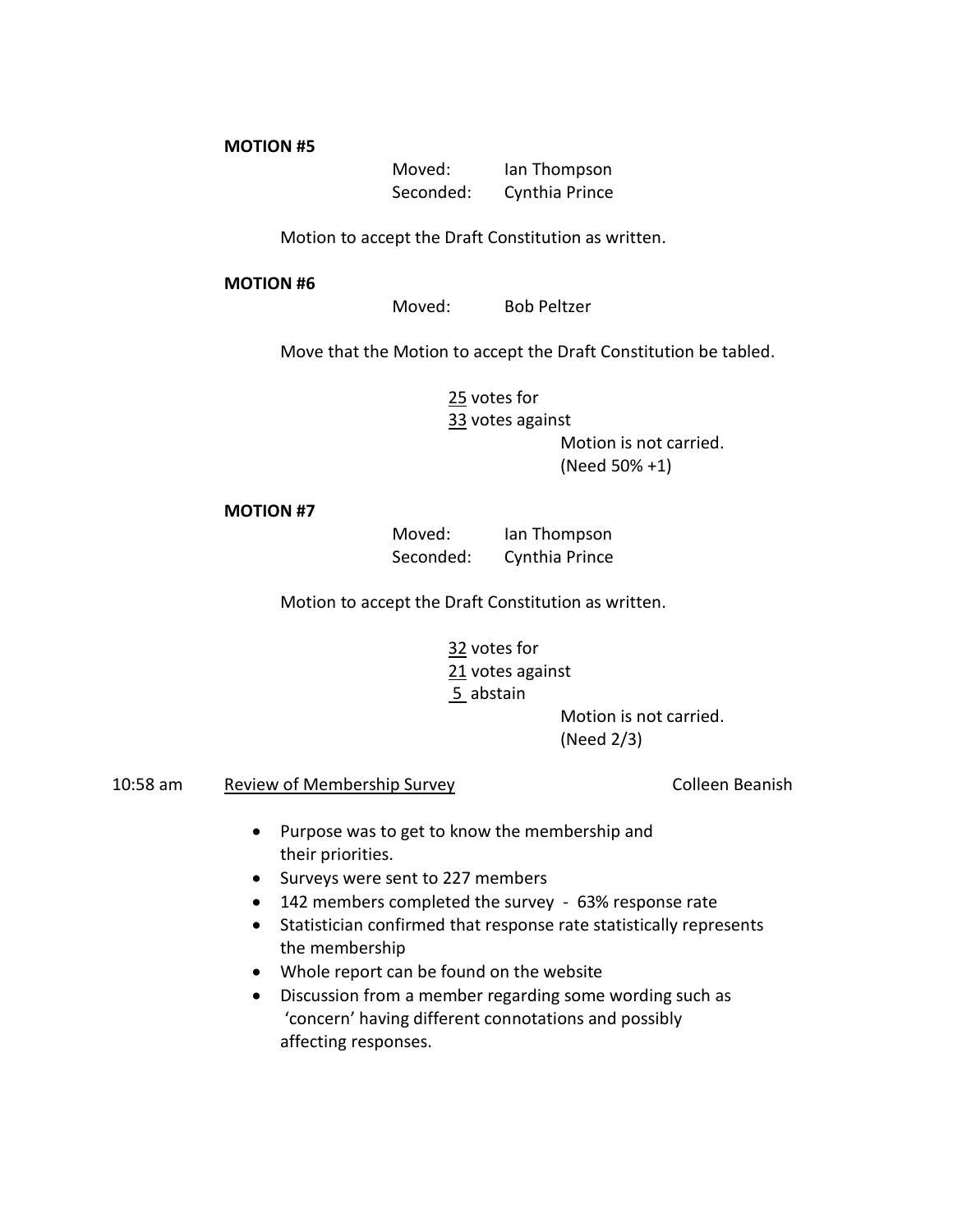# Actions:

- Set priorities
- Share information

# 11:06 am Election of Officers **Lorne Monahan**

| Past President: | Lorne Monahan     |           |
|-----------------|-------------------|-----------|
| President:      | <b>Judy Bates</b> | acclaimed |
| Vice President: | John Earle        | acclaimed |
| Secretary:      | Kathleen Kearney  | acclaimed |
| Treasurer:      | Karen Jerome      | acclaimed |
| Lake Steward:   | Wayne Lecuyer     | acclaimed |
| Membership:     | Lianne Pepper     | acclaimed |
|                 |                   |           |

#### **MOTION #8**

Moved: Michael Donohue Seconded: Colleen Beanish

To accept the slate of Executive Members as acclaimed.

### Motion Carried

#### 11:15 New Business

- 1. John Earle
	- Lyme Disease information board
	- Green Algae MOE biologist confirmed that more nutrients than normal have washed into lakes from spring run-off.
	- Suspected zebra mussels found but no confirmation yet
- 2. Bob Peltzer
	- Confirmed that Renfrew County has collected Lyme Disease tics
- 3. Michael Donohue
	- Shared that there is good information on the Renfrew County Health Unit website regarding Lyme Disease.
- 4. Jean Davies
	- Shared that Heideman Bay still needs a Shore Rep.
- 5. Judy Bates